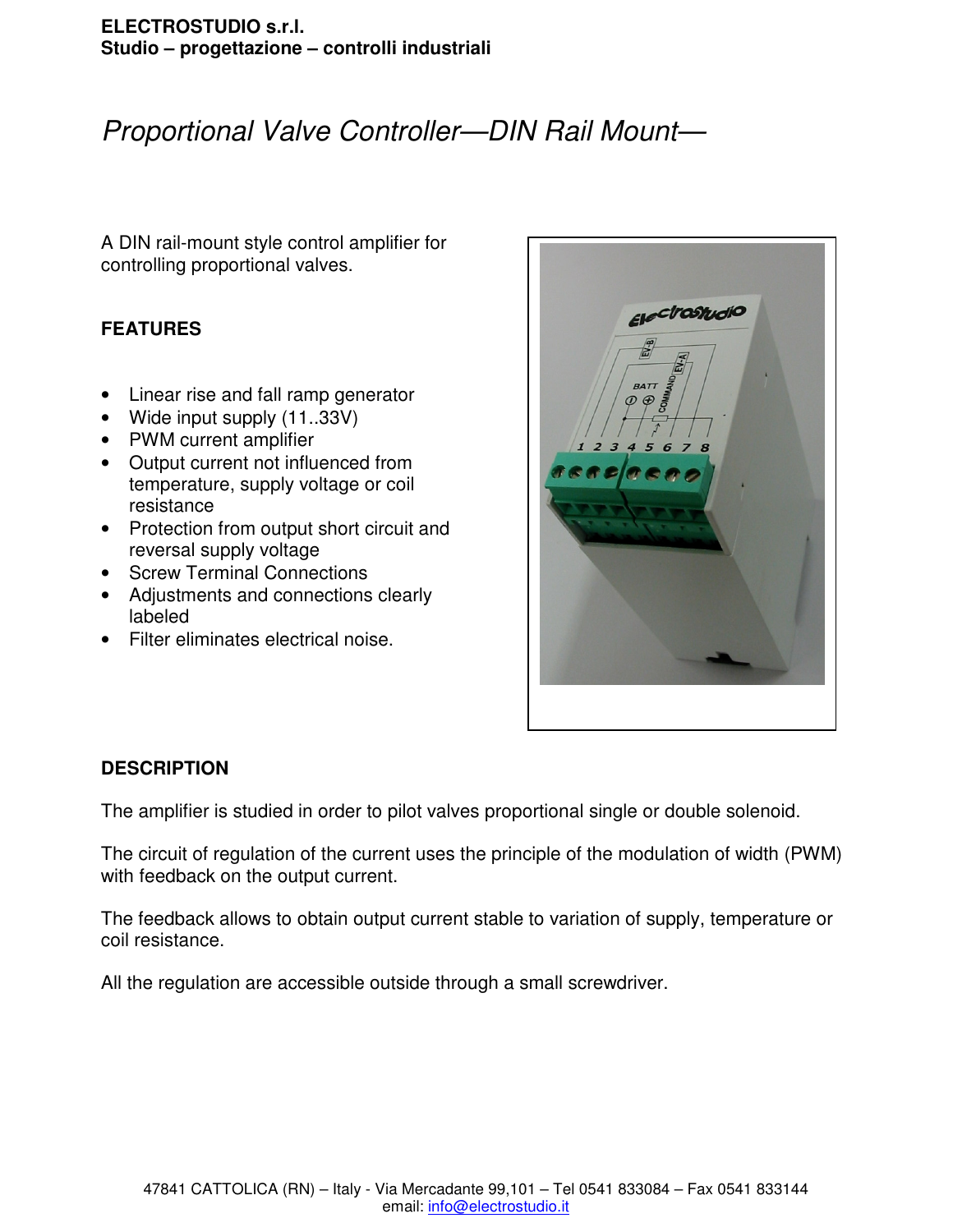# **SCHEMATIC**



# **RATINGS**

| Supply                      | 1133 Vdc                             |
|-----------------------------|--------------------------------------|
| <b>Output Current</b>       | 2.5A                                 |
| <b>Control Input Signal</b> | 0.05V                                |
| Reference output            | $+5V$ (max. 10mA)                    |
| Ramp Up and/or Down         | 010 seconds                          |
| Adjustments                 | Zero 0100% Gain 0250%                |
|                             | Ramps UP/DOWN                        |
| Dither (PWM)                | 110Hz $(\pm 5$ Hz), other on request |
| Case                        | ABS 46x75x103mm                      |
| Connections                 | <b>Screw Terminal</b>                |
| Temperature operating       | $-10.60$ °C                          |
| Temperature storage         | $-40+80 °C$                          |
| Protections                 | Short circuit and reverse polarity   |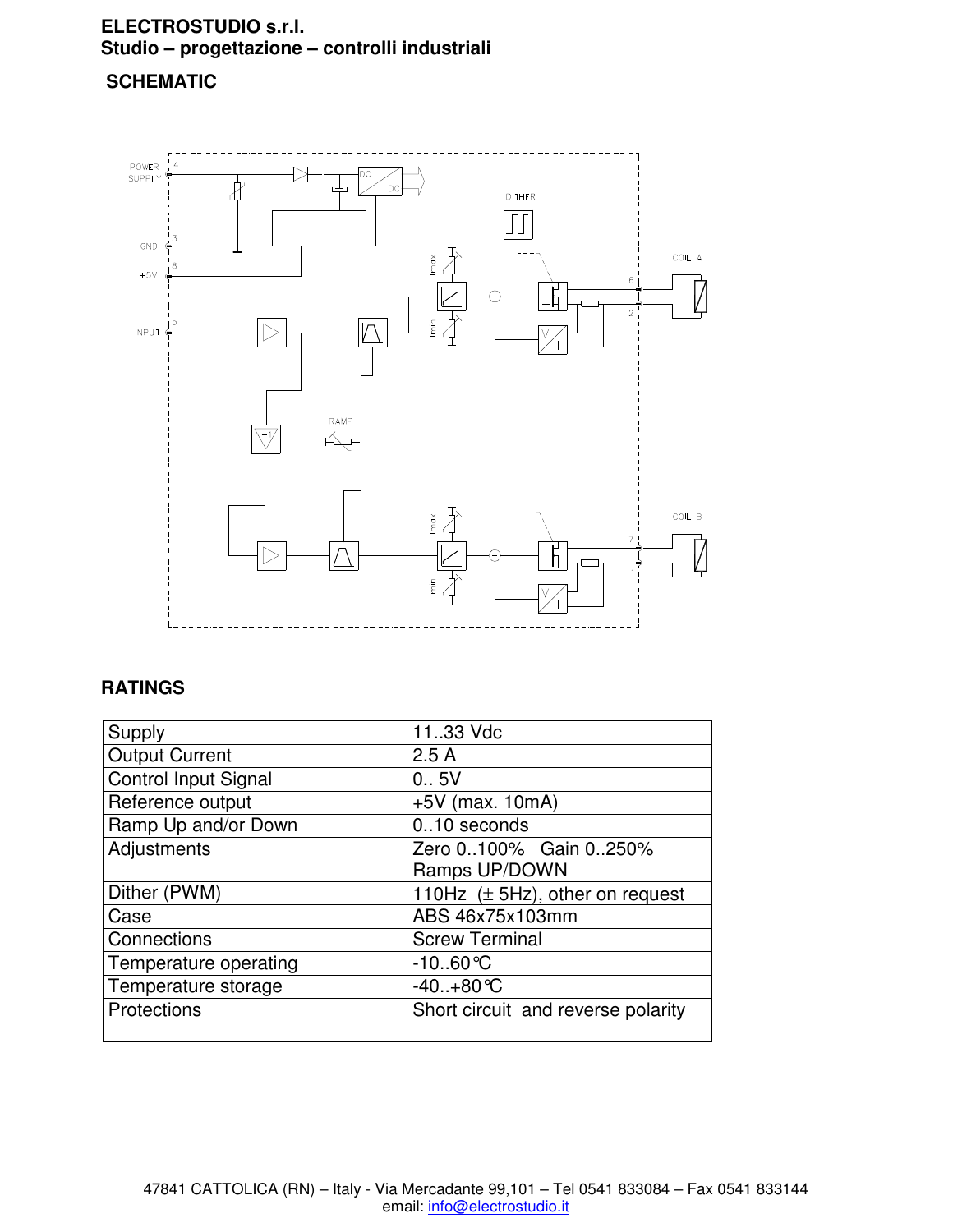# **Connection command signal**



Note:

To use shielded cables in order to connect the references and the coils with the connected stocking to earth.

To use in order to connect the coils and supply cables with section 2x1mm<sup>2</sup> until 20 meter, 2x1.5mm² beyond 20 meter.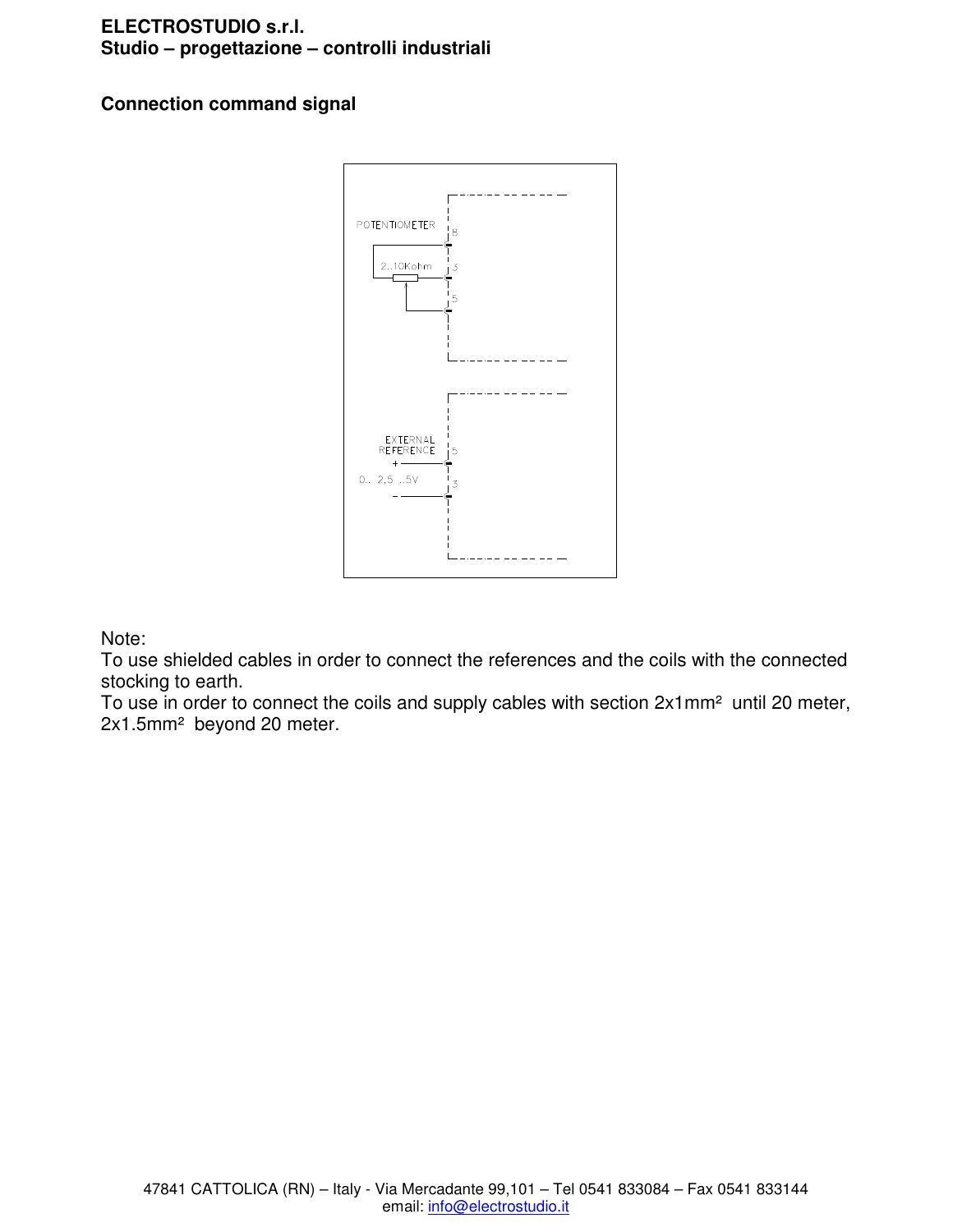**Supply**



### **DIMENSIONS**



(dimensions in milimeter )